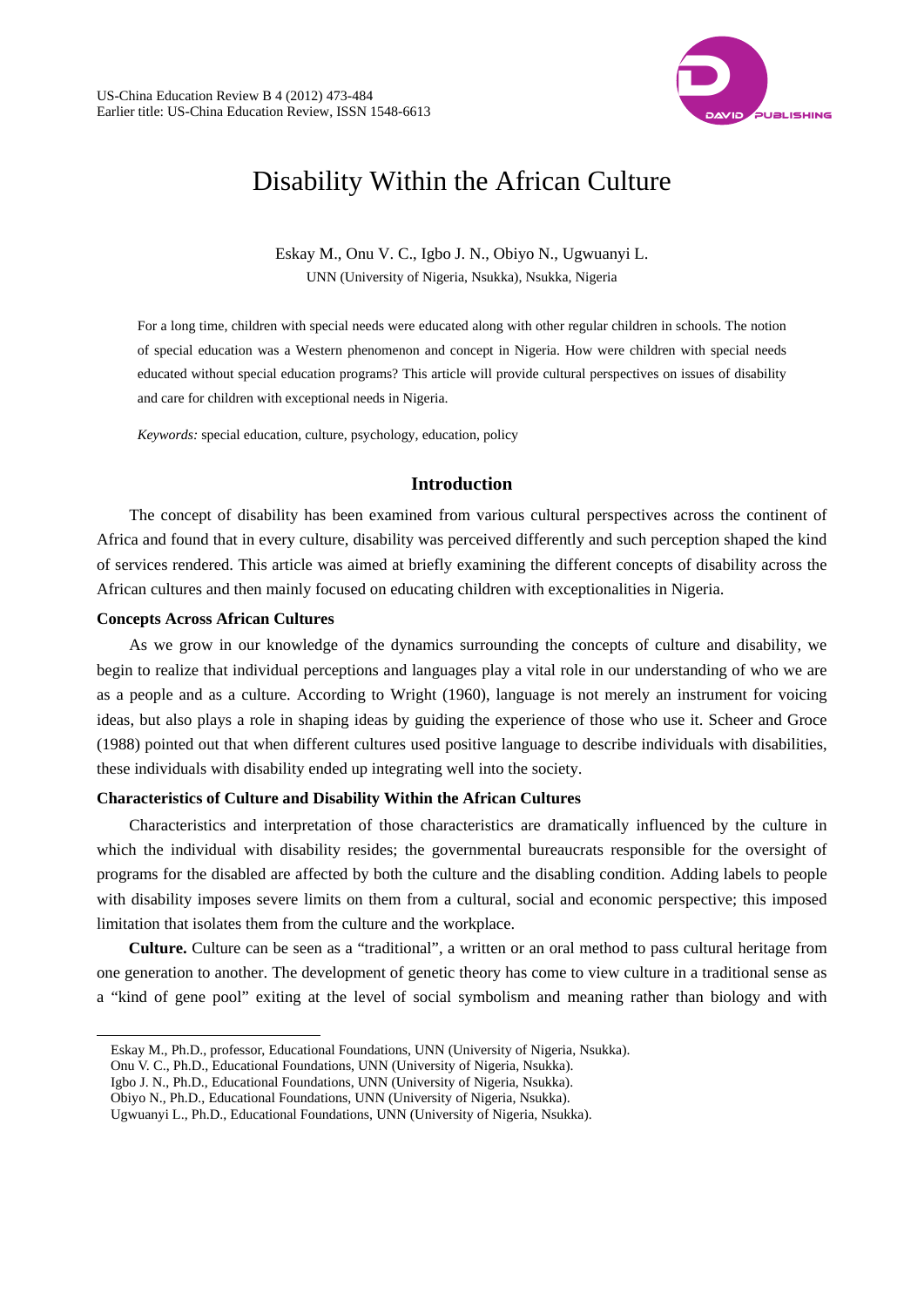ideation rather than material existence (Banks 2001).

Prior to the 20th century, the term "culture" was used by elite and powerful groups to define existing limitations of others and their related cultures in order to maintain a status quo. People who were knowledgeable in history, literature and fine arts were said to possess culture (Gollnick & Chinn, 1998), while those who did not possess this knowledge were viewed as lacking in culture.

Early in the 1900s, this approach of viewing culture was seen to be narrow, biased and highly suspicious. During this period, culture was defined and viewed differently from previous perspectives. According to J. Banks and M. Banks (2001), "cultivation" became a part of the definition of culture. This implies a distinction between the culture and the nature. For example, cultivating the soil leads to having fewer weeds than leaving the soil in its natural state, one need to know that the distinction between what is considered weed and what is considered plant is cultural.

The works of Bourdieu (1977) and J. Banks and M. Banks (2001) saw culture as a "social process"; their works emphasized the diversity, which emanated from the richness of individual cultural knowledge. Culture as a social process from the perspectives of Bourdieu (1977) and Barth (1989) emphasizes three points, namely: (1) There is a systematic process in the allocation of power; (2) A social conflict uses both tradition and conflict to systematically generate a new order of behavior within and outside of that culture; and (3) Human interactions, agreement and conflict are tools that a culture may use to realize a new order, or restructure an older order.

Culture can be seen as a "construction" of reversible reaction. Culture constructs us, and we in turn construct it. Cultural construction implies that not all thoughts, feelings and human activities are natural; but they are the result of historical experiences that become an integral part of culture. In comparison of a small-scale agrarian society to a large-scale industrialized society, culture is seen to be different across the globe. These differences emphasize the way and manner people with disabilities are, have been perceived and have been treated across the globe.

Cultural artifacts, such as blue jeans, popular music, cowboy boots and popular clothing, are seen and regarded as diverse examples of a large-scale culture. These examples could be valued positively in this society; however, from a small-scale society, these same examples would be regarded as without value to that culture and society.

The concept "culture" has many versions in its contemporary use. If used metaphorically, culture may mean an attitude, a fashion, a behavior or a way of doing things. It is common for a new design of clothing to be marketed in a way that allows the wearer to dress in a trendy style and express cultural pride (Retrieved from http://fashion-era.com/trends\_2007a/index.htm). In South Africa, in 1994, the popular government viewed popular trends to be counter to their interpretation of pride; they attempted to ban the Zulus from carrying spears, shields and machetes in political rallies (Yanis, 1994). The Zulus responded that they should be allowed to carry the items, because they were "cultural" tools. Second, in Nigeria, the Ohafia clan of Igbo Hebrews used war dance as an important function of their culture. This exhibition of Igbo cultural heritage during festivities was seen negatively and miss-interpreted to mean that this Igbo clan was using this war dance to prepare unforeseen wars against neighboring culture. It was not until the Igbo's cultural pride and exhibitions were explained that an understanding between them and the government was reached.

Today, the academic world and the mass media are full of stories with reference to "youth culture",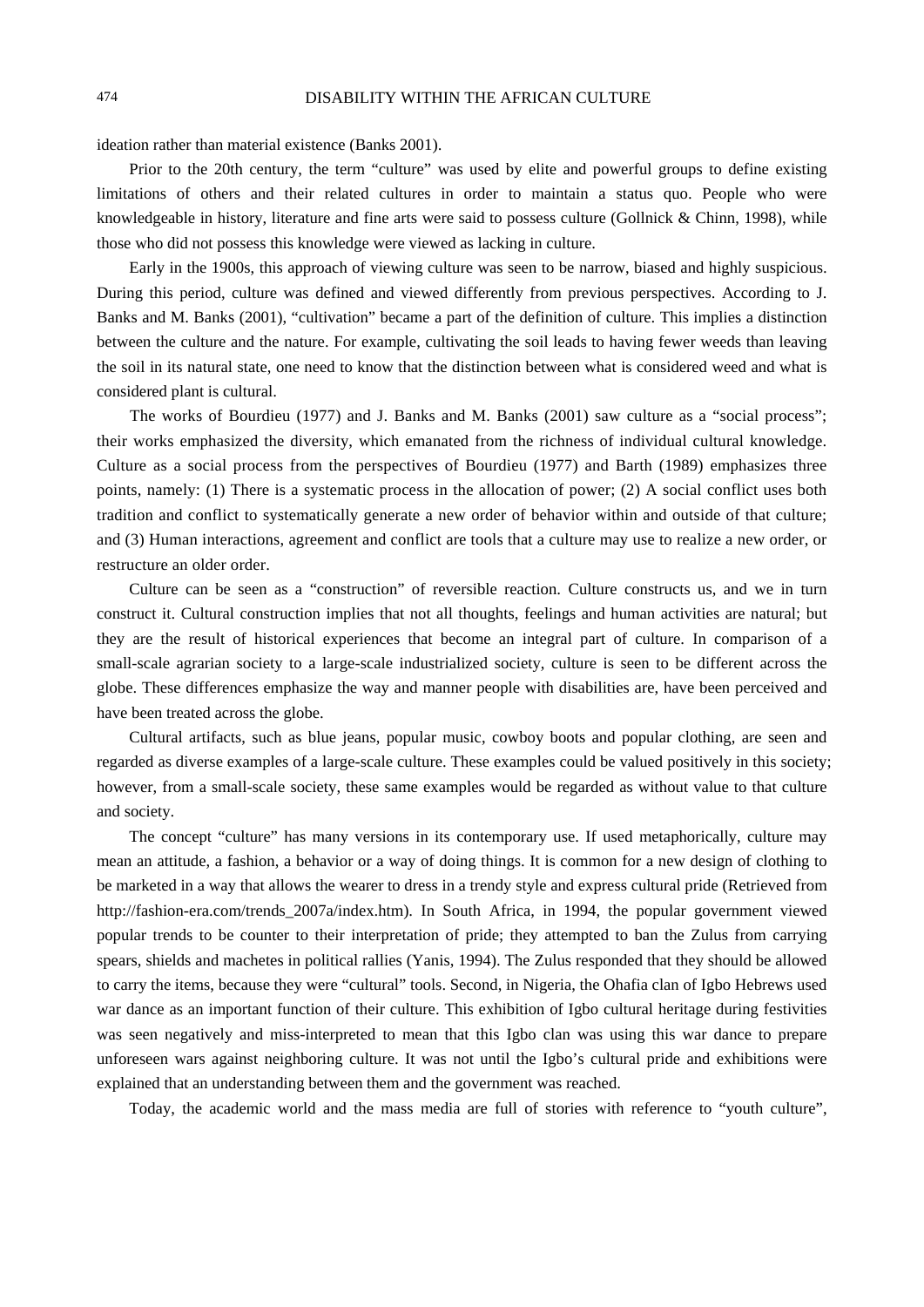"political culture" or "organizational culture". The term "culture" has become so trendy that it is used as a substitute for more specific words. Most cultural anthropologists would define culture as a total way of life for a society, its traditions, habits and beliefs (LaGuardia & Guth, 2003). Specifically, Goodenough (1987) saw culture as "a way of perceiving, believing, evaluating, and behaving". His views of "culture" provide a blue print that provides a method of examining how individuals may think, feel and behave within a society. LeVine (1984) saw culture as a shared organization of ideas that included the intellectual, moral and aesthetic standards prevalent in a community and meanings of community actions.

Culture denotes an identifiable pattern of behavior exhibited in response to diverse phenomena in their environment; a specific meaning is often attached to individual and group encounters to that environment. People create meaning from their interactions with their environment; these meanings and interpretations about humanity, nature and life give rise to a philosophy about that society. It is from this philosophy that individuals establish a reference point from which to judge actions, or non-actions of a society. A culture learned varies over time. Language is a key feature differentiating it from other cultures; it varies over time also.

**Disability.** There are difficulties in determining a definition applicable to all cultures, as a culture varies over time, the definition of disability that culture uses changes over time as well.

The WHO (World Health Organization) (1990, p. 213) defined disability as:

An impairment or abnormality of psychological, physiological or anatomical structure or function; a disability is any restriction or lack (resulting from an impairment) of ability to perform an activity in the manner or within the range considered normal for a human being; a handicap is a disadvantage for a given individual, resulting from an impairment or a disability, that prevents the fulfillment of a role that is considered normal (depending on age, sex and social and cultural factors) for that individual.

This definition draws attention to three terms: impairment, disability and handicap. There is often some confusion when these three terms are used interchangeably. Confusion also exists on how the terms are defined.

During the 1970s, there was a strong reaction among representatives of organizations of persons with disabilities and professionals in the field of disability against the terminology of the time (Smith, 2007). The terms "disability" and "handicap" were often used in an unclear and confusing way, which gave poor guidance for policy-making and service provision. The terminology reflected a medical and diagnostic approach, which ignored the imperfections and deficiencies of the surrounding society.

The WHO in both 1990 and 2000 adopted an international classification of impairments, disabilities and handicaps; this classification system suggested a more precise approach to define disabilities from an international perspective. The International Classification of Impairments, Disabilities and Handicaps has been used in areas, such as rehabilitation, education, statistics, policy, legislation, demography, sociology, economics and anthropology. These terms that are interchangeably used mean the same thing as disability.

#### **A Collective View of Disability and Culture**

One's disability and culture are central to determine the position or the status that the individual is given in a specific society. Often, one's disability conforming to social expectations frequently is rewarded for that behavior; the culture tends to accept those who are willing to conform to given values, standards of behavior and ethical concerns. Cultural understanding is also shaped by the meanings attached to various behaviors by the social and economic organization of a given society, or by other internal and external cultural dynamics, a culture imposes standards upon all citizens of that given culture. Murphy (1990) indicated that disability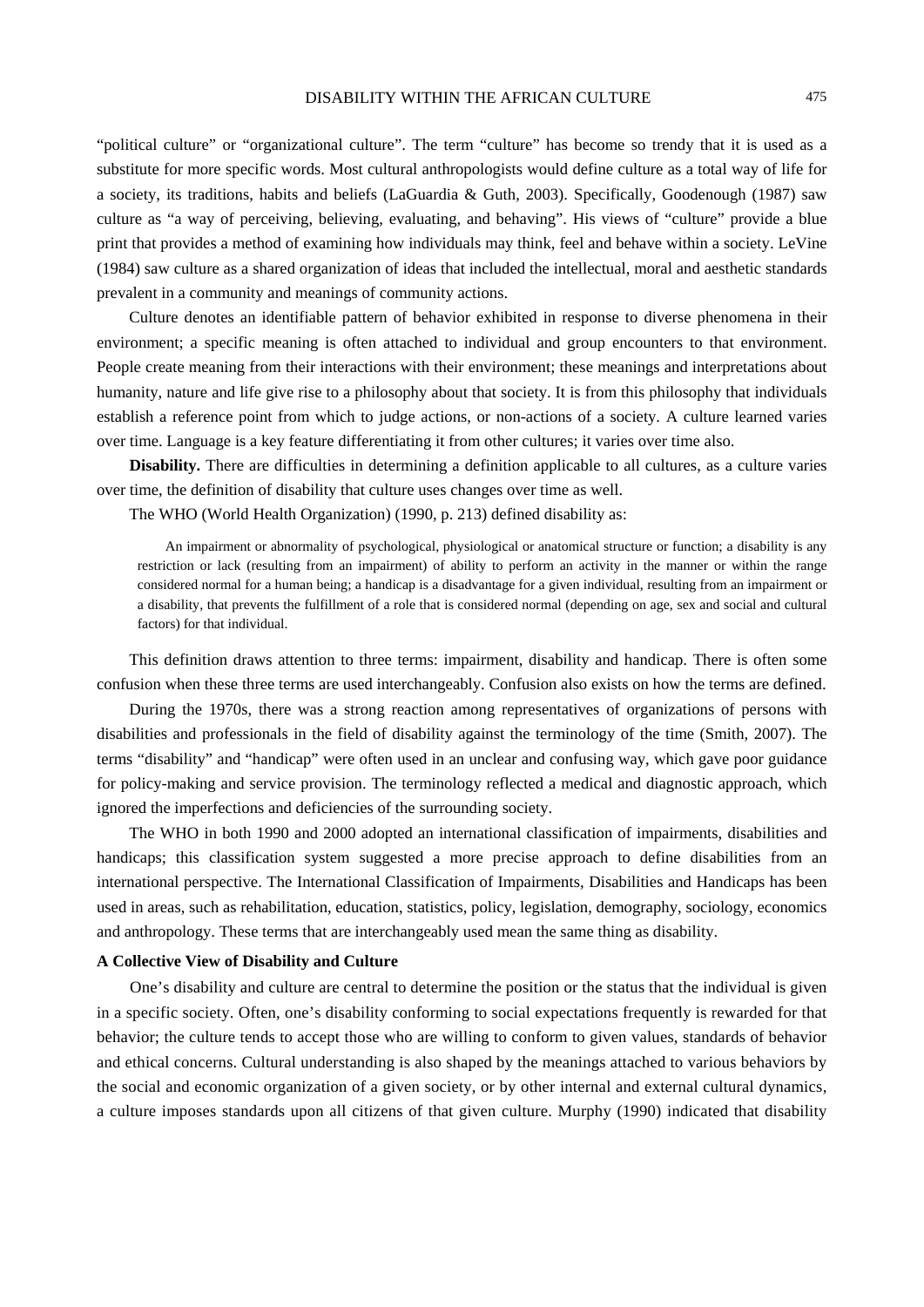had been defined by society and was given meaning by a culture; therefore, there were various cultural perspectives of what disability was and how disability in people was perceived and treated in various cultures.

From the cultural perspective, large- and small- scale societies perceive disability differently. In small-scale societies, close interactions between individual members are the norm; each individual may have extended and multi-strand relationships with other members of that society (Scheer & Groce, 1988). Individuals may interact in the course of economic production, during leisure time, or while participating in the arts or ceremonies. The social identity in these small-scale societies is based on family clan and other characteristics but not on the individual's physical characteristics.

#### **Educating Children With Exceptionalities in Nigeria**

From the African concept of disability, Nigeria is no exception to the different concepts of disability understood in African cultures. Based on the above educational analysis, the author has critically looked into the different perspectives of educational developments in Nigeria, and has grouped the discussion into five areas, including: (1) educating children with exceptionalities before colonialism; (2) educating children with exceptionalities during colonialism; (3) educating children with exceptionalities after colonialism; (4) future perspectives of special education in Nigeria; and (5) recommendations.

#### **Educating Children With Exceptionalities Before Colonialism**

Before the colonial era, Nigeria's system of education was completely different from the Western system. Nigerians believed in traditional education, which means that there were cardinal goals the citizens needed to pursue in order to develop fully and thereby join the societal mainstream in contributing to the smooth running of the society. These goals were, according to Fafunwa and Aisiku (1975, p. 20), to: (1) develop the latent physical skills; (2) inculcate respect for elders and those in a position of authority; (3) develop intellectual skills; (4) acquire specific vocational training and develop a healthy attitude toward one's labor; and (5) understand, appreciate and promote the cultural heritage of the community at large. It is no doubt that before the advent of the Europeans into the country, disability was seen as a "concept". This concept did not have any meaning in the society, because it was believed to be a Western idea. This means that children with varying forms of disabilities, such as learning disabilities and/or behavior disorders were educated together with those considered not to have disabilities and used the same curricular of instruction. These learners with exceptionalities were, however, seen and considered to be "societal defaults", because of their societal stands (Fafunwa & Aisiku, 1975), and thus, were perceived negatively and treated badly in some parts of the country. In spite of their negative perceptions and treatment in the society, the haves were still able to take care of the have-nots simply because of the societal beliefs and expectations that every person within the society must contribute to raising the children within that society. Fafunwa and Aisiku (1975) further indicated that one of the goals of a traditional education at that time was to "enhance" the education of the body, mind and soul. On the other hand, these goals were designed to mold the person to suit the society instead of to mold the society to suite the person. Thus, the family could not be separated from this notion of education. The functions of the family, according to Onwuegbu (1977), were reproduction, childcare, socialization, economic support, collective responsibility and status replacement. Onwuegbu (1977) further noted that the education at that time was mainly through oral tradition. The elders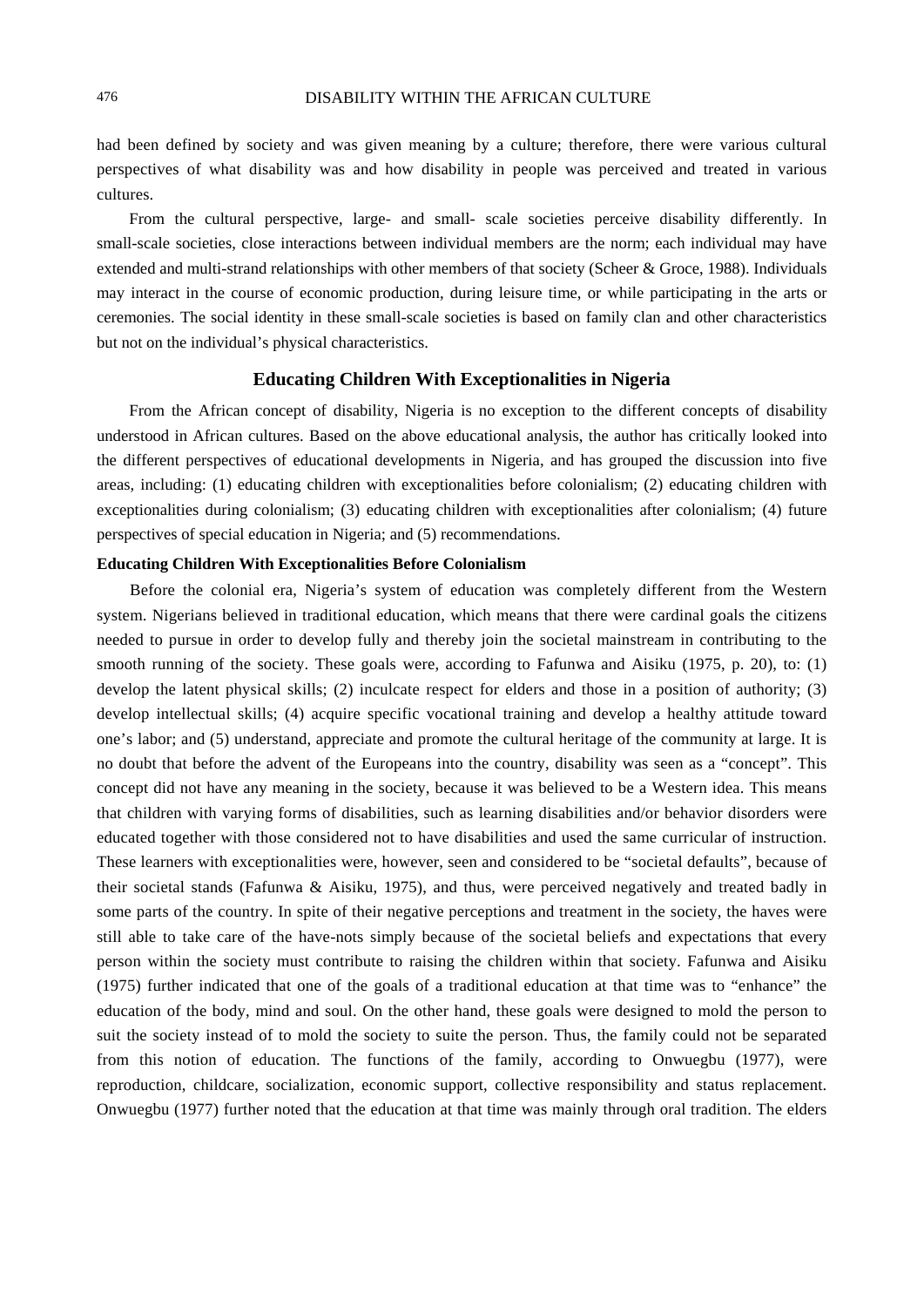and authority figures commanded respect within the communities. There was a family unity and because of the unity, marriage was more based on compatibility than on beauty or romantic love. There was also a good sense of healthy community due to the farming produce. These farming produce created a sense of capitalism, which led to polygamy. Strong farmers married many wives in good faith, so that their children could replace them in case of death. However, those who were considered societal defaults were perceived negatively within the some societies in Nigeria.

The kind of educational system at that time was more inclusive, which allowed for both students with or without disabilities to be educated in one classroom and used the same curricula of instruction. Some teachers, in spite of their negative perceptions of the children with exceptionalities due to cultural beliefs about them, still taught and challenged them to maximize their academic and social potentials. Their reasons for helping these learners maximize their potentials supported the societal beliefs that every person within the society must be helped in one way or the other to reach those societal expected cardinal goals that were helpful in maintaining economic and social stability within the Nigerian and other African societies. On the other hand, if a learner was identified as being dull in learning, the use of response to intervention via an application of differentiated instructional approach would be used until all approaches were exhausted, then the community would call the elders, who would in turn pronounce such a learner as a societal "non-conformist" or "default". This kind of practice was common among the Igbo community. The use of both terms means that such a learner could not contribute economically to the society's viability, and therefore, must be excommunicated (Eskay, 2009).

However, the societal negative perceptions placed upon these learners with exceptionalities were carried to the classroom where different treatments in the classroom were applied by other teachers. For example, some classroom teachers practiced some traditional forms of academic tracking. Students who were considered either learning disabled or behavior disordered were, in spite of being inclusively taught with those students considered "normal", excommunicated. Their excommunication in the society and in school was in the form of yelling at them and ignoring them when they raised their hands to respond to questions posed by their teachers in the classroom. Such learners and their parents were also excommunicated in matters leading to the welfare of the society (Mukuria & Obiakor, 2004; Eskay, 2009). These researchers nonetheless found that within the Nigerian society, these students were still being taken care of as opposed to totally excommunicating them from the mainstream society. Students with and without disabilities were educated in the same classrooms, used the same curricula of instruction and under the care of loving teachers. However, these authors found that problems, such as miss-education, miss-assessment, miss-placement, and lack or inadequate service delivery might arise from this kind of school structuring where both learners with and without disabilities learn together, instead of separating them based on their IEP (Individualized Educational Plans). Such problems might further lead to the following issues: (1) big classroom size per teacher; (2) lack of accurate identification and appropriate placement; (3) lack of appropriate teacher training; and (4) lack of parental involvement.

**Cultural beliefs and attitudes toward children with disabilities.** In Nigerian society, children with disabilities have been incorrectly understood, and this misunderstanding has led to their negative perception and treatment. For example, Mehta (1978), Ogbue (1981), Obani and Doherty (1984), Ikpaya (1990), Afolabi (1990) and Ozoji (1990) found that the basic problem affecting children with disabilities was the overcoming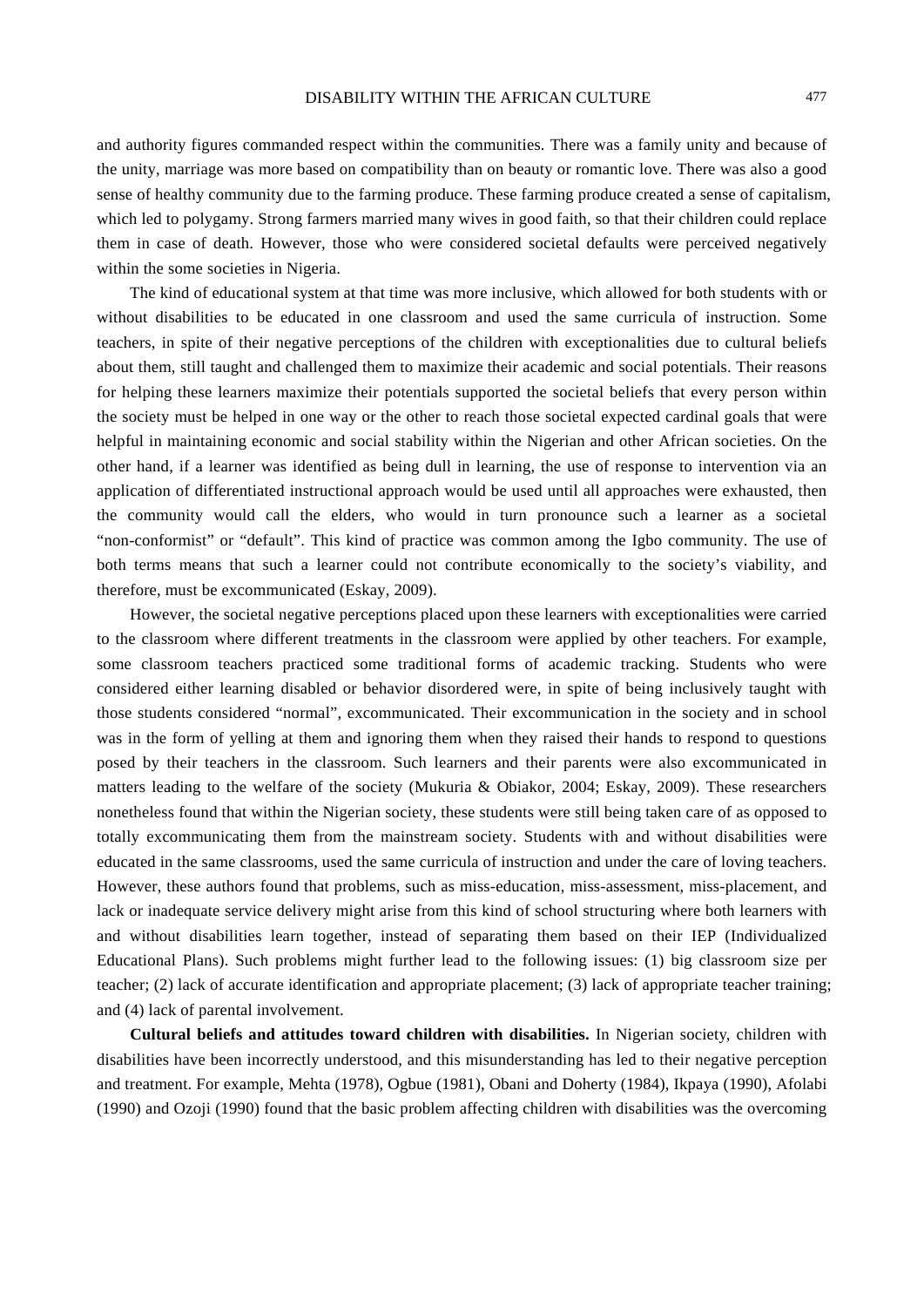of negative attitudes and misunderstanding about the significance of their handicapping conditions. To overcome these perceptions, a broad program of public education and widespread dissemination of information related to the disabled was initiated. There are several beliefs for the negative attitudes revolving around children with disabilities in Nigeria. These beliefs cut across the Nigerian society and hence have a similar impact on the citizens' attitudes on learners with disabilities. According to Onwuegbu (1977), Abang (1985) and Ozoji (1990) and later supported by Marten (1990) and Eskay (2009), the causes of such negative perceptions on learners with disabilities were related to: (1) a curse from God (due to gross disobedience to God's commandments); (2) ancestral violation of societal norms (e.g., due to stealing); (3) offenses against gods of the land (e.g., fighting within the society); (4) breaking laws and family sins (e.g., stealing and denying); (5) misfortune (e.g., due to marriage incest); (6) witches and wizards (e.g., society saw them as witches and wizards); (7) adultery (a major abomination); (8) a warning from the gods of the land (due to pollution of water and the land); (9) arguing and fighting with the elders (a societal taboo); (10) misdeed in a previous life (such as stealing); (11) illegal or unapproved marriage by the societal elders (arguing and fighting against the elderly advice in marriage); (12) possession by evil spirits (due to gross societal disobedience ); and many others.

#### **Educating Children With Exceptionalities During Colonialism**

During the colonial era, a different kind of educational system took place. The European colonial "exploiters" came to the country with missionaries, who viewed the practices upheld by the Nigerian society to be against God, and whose intentions were different. First, they mishandled the already instituted educational system for their own benefits. Bude (1983) did not see any useful educational program planning and development given to the Nigerian people by these European colonizers. He stated that colonial education focused on the production of clerks, messengers and partially educated people who were intimidated by the authority figures. The British replacement of the already instituted educational system did not historically encourage productivity, as did the previous system. Rather, the British system of education focused on reading, writing and mathematics. This kind of education acquired from the British colonizers provided "basic" education that would enhance "good" character for the colonial masters and diminished development of vocational skills, which were greatly needed in the society. The cultural heritage, which included an emphasis on the excommunication of the societal defaults such as learners with disabilities and/or behavior disorders who could not contribute to the smooth running of the society, was not appreciated nor promoted.

Some researchers, however, such as Abang (1977), Nwogu (1988) and Raji (1996) found that even though the attribution of the above factors was the cause for such negative societal perception of children with disabilities, this situation may be changed due to the influence of the missionaries and, thus, lead to a growing societal sympathy that aligns with the need for acceptance within the mainstream of the society. However, it has been observed that such sudden sympathy and acceptance within the society has often been theoretically voiced, but in reality it is difficult to implement, especially given the fact that such beliefs may still be deeply ingrained within the society. Nwogu (1988, p. 47) pointed out that because of societal attitudes towards disabilities, it made it difficult to embark on educating them and, at the same time, for them to compete in the job market with non-disability learners. In a study conducted by Abosi and Ozoji (1985) entitled "Attitude and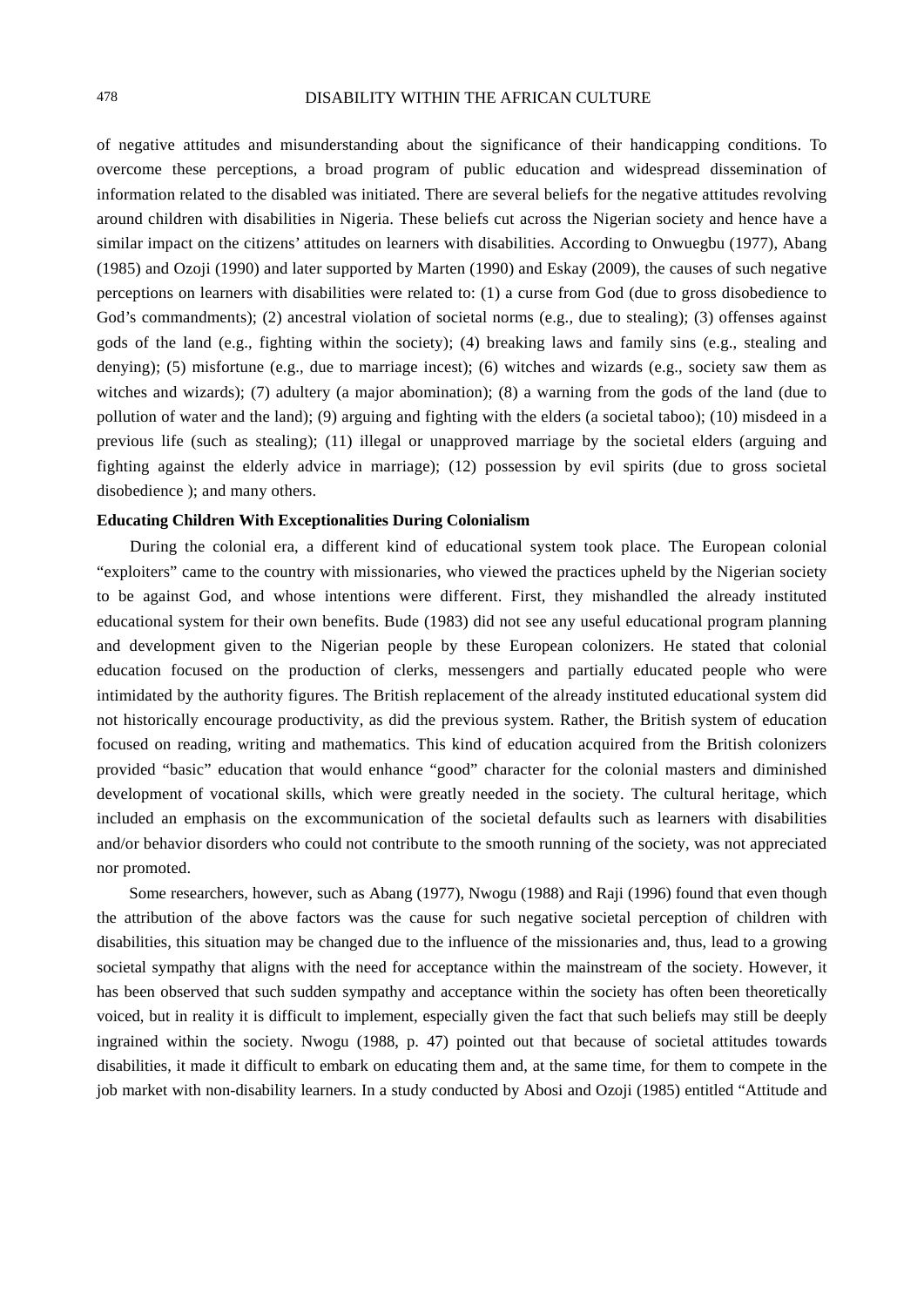Attitude Change of Nigerians", they found that beliefs in the existence and potency of evil spirits were still widespread in Nigeria. Undoubtedly, such societal attitudes have had a devastating effect on the planning and implementation of services in Nigeria for learners with disabilities.

### **Educating Children With Exceptionalities After Colonialism**

As soon as Nigeria got her independence from Britain, the educational system was still flourishing and the learners were still learning together and the same curriculum was still being used. However, it was not long after independence that the genocidal war against Biafra by Nigeria began. It lasted for about three years (from 1966 to 1970) before re-integration of all parties. There is little doubt that the Nigerian educational system was also affected. There was no availability of program of service for students with disabilities in place. The war contributed adversely to enhancing a strong educational foundation in the country, let alone the education of the learners with disabilities. At that time, the issue of educating learners with exceptionalities had some impacts on parents of learners with disabilities. This impact continued until around 1976 to 1977, when the Federal Government of Nigeria declared its intention to educate all its citizens, including learners with disabilities. However, the degree of implementation was affected by funding, legislative policy, enrollment and qualified special educators, then deviations from effective implementation would add to the continuing societal negative perceptions of these learners.

**Issues in funding of special education.** Funding for special education in Nigeria limits the progress of special education. Funding seems to be either insufficient or not provided for the education and service delivery of learners with disabilities. There are constant debates and policy maneuvering among education policy-makers that end up defeating any funding appropriated for special education. Even the money donated by non-governmental organizations and philanthropists for the education of these learners is not used for that purpose. Eskay (2009) compared Nigeria with other countries and found that funding of special education had been slow and difficult to procure, because Nigeria lacked the legal mandate to enforce special education policies. As a result, services for people with disabilities are not delivered appropriately. Smith (2007) concluded that funding of special education had "always" been a problem in countries that had negative perceptions of learners with disabilities.

Nepotism and corruption still dominate in Nigeria, where the dream of many educated Nigerians is still to push a pen behind an office desk. This kind of attitude has resulted in little venturing in creating private businesses to improve employment and expand wealth. The government is the major source of income for socio-economic and educational advancements. Funds are generated from oil revenue and exportation; and corruption centers on how to be wealthy without regard to socio-educational investments. Contracts are awarded to people not because of their abilities to do quality work, but because of their abilities to bribe their ways through (Braggs & Maltby, 1993).

**Qualified general and special education practitioners.** There are still not enough qualified special educators to meet the educational needs and care of persons with disabilities in the society. Many unqualified special education teachers are left to teach these individuals. As a result, there is a poor implementation of the National Educational Policy. Akon (1991) examined the status of in-service education for teachers in Nigeria and found that it represented in-service teacher education as an effective means of augmenting inadequacies of pre-service training and updating teachers' knowledge, skills and interests in their chosen field. In Eskay's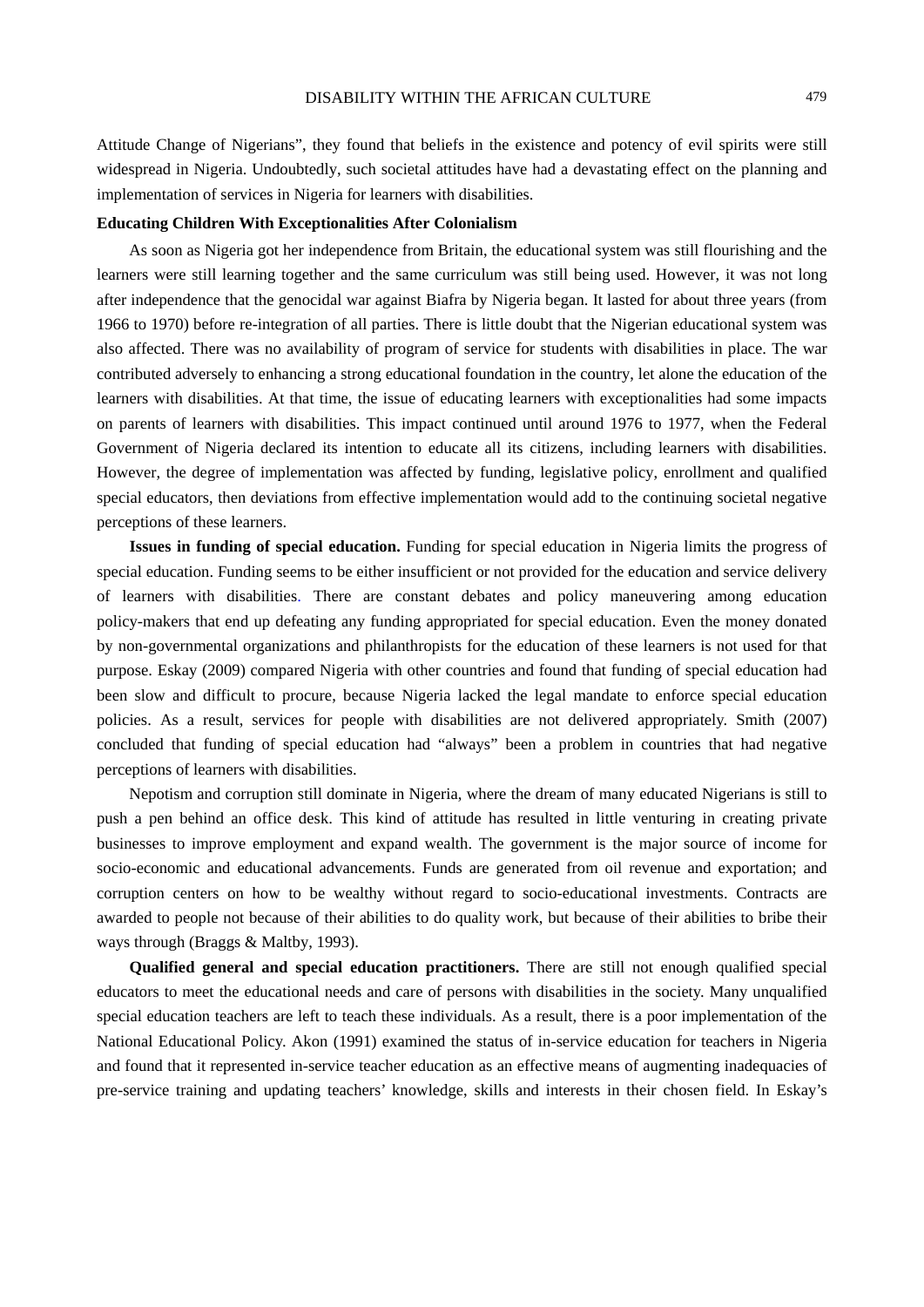(2009) research, he found that because of societal perception, few qualified special education teachers gave up their teaching responsibilities to unqualified special education teachers. Sadly, these unqualified teachers do not last long due to their lack of knowledge and methodology coupled with high enrollment in classrooms. Many students (both the disabled and non-disabled) are put together in the same classroom, and poorly prepared teachers find it difficult to identify their individual needs.

There are consistent problems of how teachers and service-providers are prepared in Nigerian. Colleges of education and universities are not preparing their future teachers for the realities that they will confront with. In addition, it is unknown how the teaching practices incorporate experiences of individuals with exceptionalities in their educational processes. Pre-service and in-service teachers are rarely prepared to design individualized educational programs and the individual family support programs for parents and guardians. In fact, teacher preparation has traditionally been on a crash-program sort of mentality. It is unclear if programs incorporate knowledge about: (1) categories of exceptionalities; (2) assessment tools; (3) procedural safeguards; and (4) innovative techniques. Again, the lack of funding affects any form of innovations in quality teacher preparation (Eskay, 2009).

**Address to legal mechanism.** In any democratic society, no program can be successful without legal enforcement. As it stands, there is no legal mandate from the government to carry out the objectives enumerated in Section 8 of the National Policy on Education with regard to people with exceptionalities. This absence of legal mandate leads to civil right violation and the lack of adequate programming. In addition, it challenges the local, state and federal governments to fund special education programs. There is no doubt that the availability of funds would have helped in providing adequate in-service training for teachers and erecting classroom buildings to accommodate these learners. As Ajuwon (2008) pointed out, the legal absence mandates to enforce special education programs perpetuate, negative societal perceptions of these learners.

It is human knowledge that the lack of legal mechanism affects:

(1) The knowledge of who should be served, why someone should be served, how a person should be served, and where a person should be served;

- (2) Procedural safeguards and due process rights;
- (3) Non-discriminatory identification and assessment;
- (4) Confidentiality of information;
- (5) Individualized educational programming;
- (6) Parental rights and responsibilities;
- (7) Appropriate categorization, placement and instruction.

#### **Future Perspectives of Special Education in Nigeria**

Through the years, special education in Nigeria has made some progresses, whereby both learners with and without disabilities were taught in the same classroom, and used the same curricula. Most educators, following the societal expected cardinal goals applied differentiated instruction to helping these learners maximize their academic potentials. The missionaries who came with the British "colonizers" also helped in pointing out the need to accommodate learners with disabilities in the same classroom with those without and in the society.

Disability was completely a new phenomenon in Nigerian society. This new concept began to gain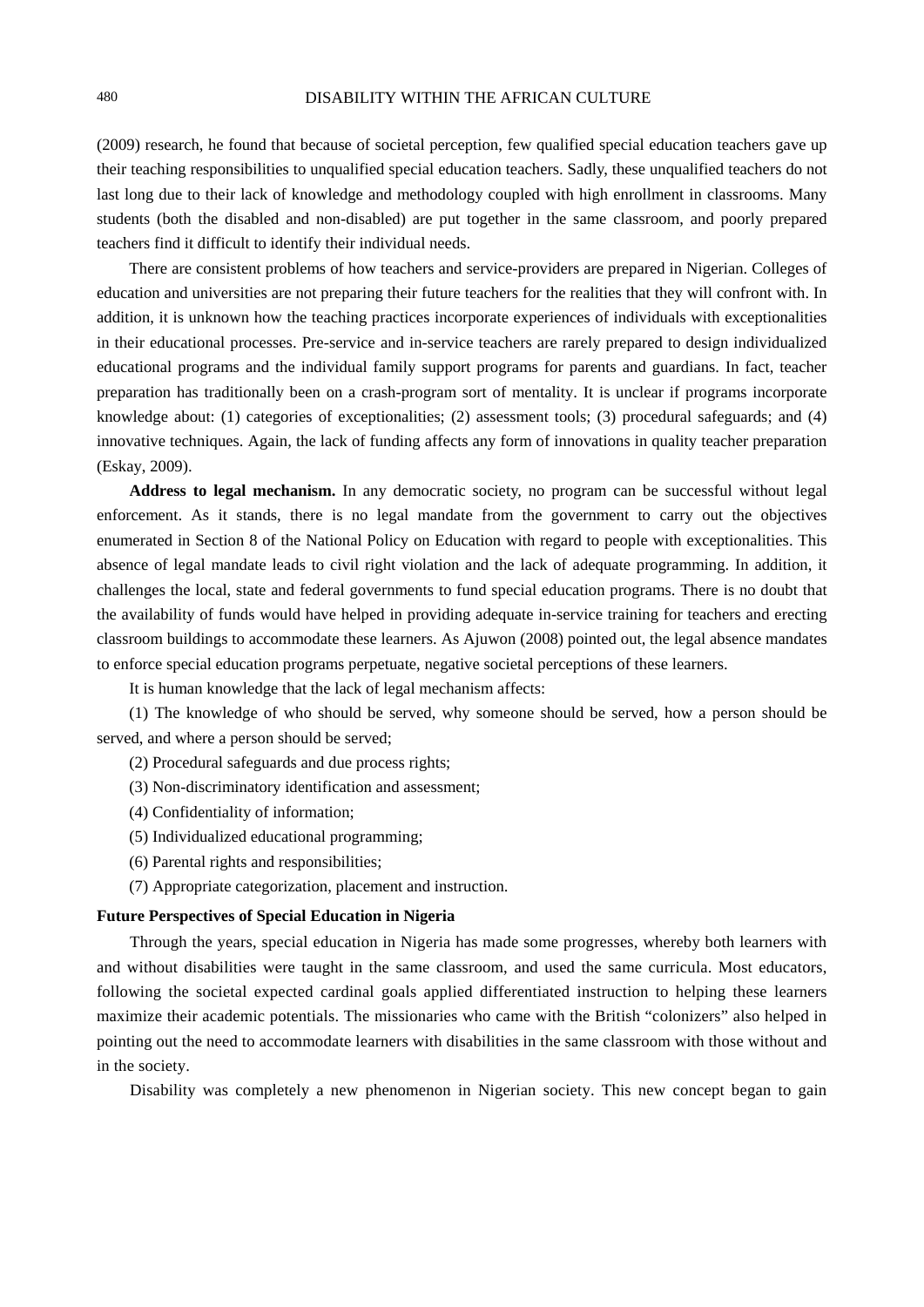## DISABILITY WITHIN THE AFRICAN CULTURE 481

attention during the colonial rule. It was short lived, because after the independence, learners with disabilities began to embrace some obstacles. These obstacles include no legal mandates that are put in place to enforce it. The only special education mandate comes from Section 8 of the National Policy on Education. As a result, accountability for special education is affected; services for people with disabilities are not reachable, parental rights to due process are denied; and these people with special needs are left to suffer for a cause they do not know. To look at the future, Nigeria must join other progressive nations to advocate for the rights of learners with disabilities and help them join the mainstream of society (Eskay, 2009; Mukuria & Obiakor, 2004).

# **Conclusions**

Education for people with special needs, which began in an excellent path for providing equal education to all Nigerian citizens have found itself struggling with how best to make it better for learners who are disenfranchised. It is not surprising that the colonization of the country and the subsequent institution of a completely different form of educational system had affected the cultural norms and educational system that Nigerian society had offered to her citizens and was proud of what she could offer to the Western world.

#### **Recommendations**

To join other progressive countries in recognizing, protecting and maintaining the rights of learners with exceptionalities, it is imperative that Nigeria and indeed many African governments begin to shift its paradigm in the 21st century by reflecting on the pros of its old educational systems, and begin to embrace them. Clearly, it is important that they look at the future as it includes these learners into the mainstream of society and help them to maximize their fullest potentials. This integration could be accomplished using these suggested recommendations:

An urgent shift in paradigm—Governments and the population must change the way they think about people with disabilities. The legislative arm of these governments must re-establish and create new legislations for implementations and enforcements for equal opportunities. The new law with national outlook and new departments must be enforced even at local levels. Such new departments must have authority to investigate charges of discriminations against corporations and individuals and make concerted findings. They may be empowered to assist the injured party or individual in seeking redress through the law. The new departments also must be pro-active in their service approach to the community, monitoring and preventing discriminations against disabled parties before it occurs through outreach, education and other technical assistance programs.

The new Legislative Act, while protecting the disabled children and adults with a modern blend and utilization of today's 21st century technology, can also be wrapped around the culture and beliefs of the people. For example, African cultures emphasize family lineage, or "global village" approach, which the Western world has recently embraced. In a typical African culture, parents, relatives, neighbors and even strangers collectively see to the welfare of every child, including the disabled. A part of the compensations can be used as inducements to family members to encourage them to look after their disabled brothers or sisters.

Enforcing national policy on special education—currently, there are no laws that enforce the National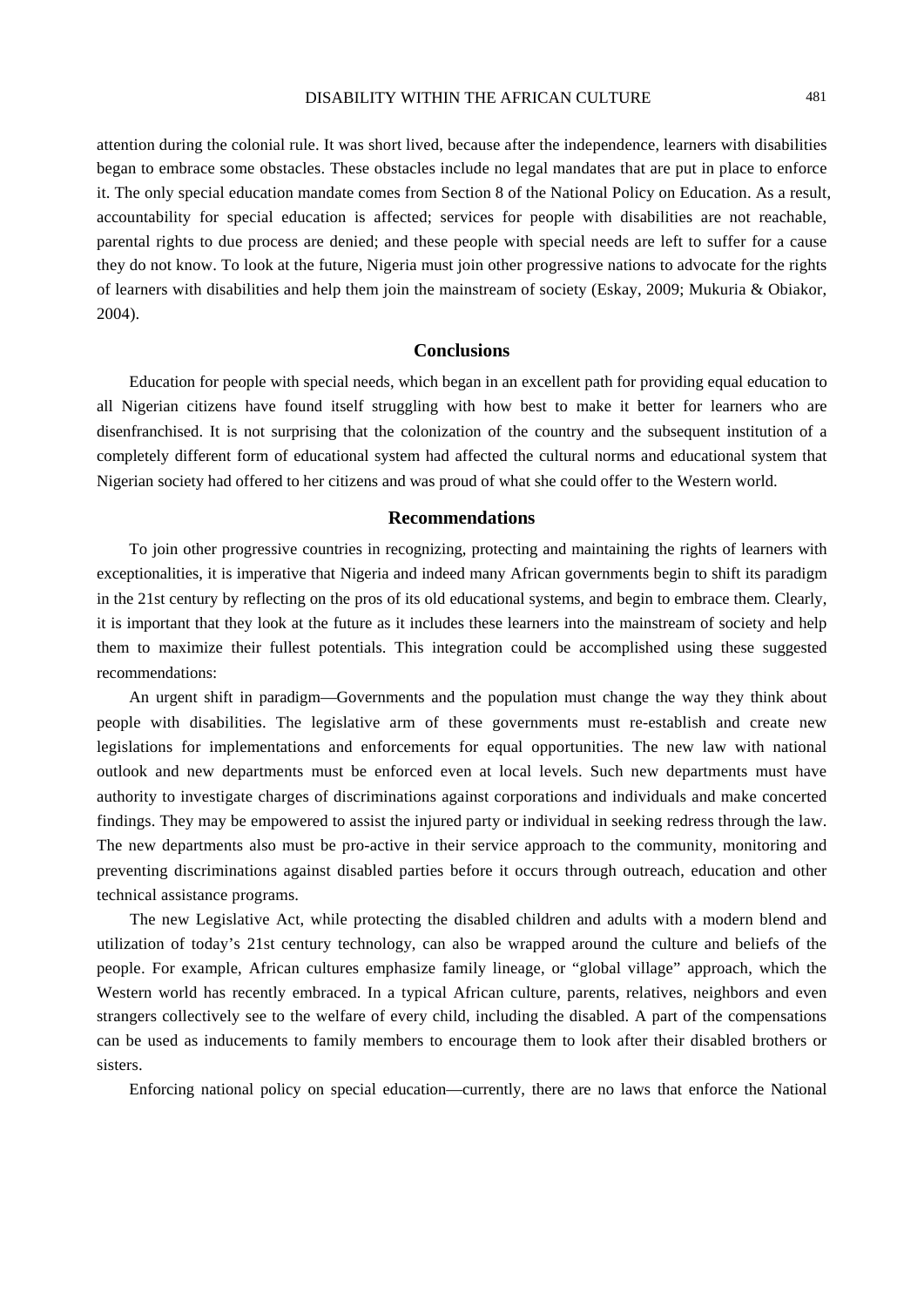Policy on Special Education. Unlike other countries that have special education laws that guide their special education activities, Nigeria still struggles on this issue. Even the Section 8 of the National Policy does not provide the room for due process. The lack of legal enforcement in special education makes it difficult for people with special needs and their parents to fight for their due process rights. However, a subset of the new legislation may address the enforcement process. Such enforcements may be accomplished through litigation implementation. Litigations may be avoided against offending parties through negotiations and settlements out of court. As a deterrent to future offenders, convicted culprits and the penalties may be published on quarterly basis and through public outlets. Aggrieved disabled individuals should be educated on the procedures to file complaints against violators of their civil rights.

Institute advocacy groups—An institution of advocacy groups will be extremely helpful. Individuals must lobby for the rights of person with special needs. Governments should encourage advocacy groups, independent investigative agencies to free from control by any local, state and national authorities. These agencies should be tasked with investigating any disability-related complaints by any of these government agencies, including inadequate funding, abuse of funds meant for disabled programs, and funding neglect and implementation. Compensatory benefits to the independent agencies and the discriminated disabled child or adult should be subset of the new legislation. As a monitoring strategy, status reports may be published on quarterly basis to expose violators.

Recognizing and accommodating various forms of exceptionalities*—*The Americans with Disability Act of 1999, amended in 2008, defined "disability" with respect to an individual, as a physical or mental impairment that limits the individual from full life expectations and performance. A proof to its qualification and recognition requires that the individual in question present such proof from a health care professional. This definition is more explicit compared with the one by WHO, as previously stated.

In this definition, physical impairment by American Disability Act (1990) includes cosmetic disfigurement, physiological conditions and anatomical defect involving one or more body parts, such as cardiovascular, neurological, respiratory, sense organs, musculoskeletal, and so on. This basic principle can be emulated with modifications to suit ones culture and incorporated as a subset of the new legislation by Nigeria, and indeed other African nations. In general, disability types fall into the following:

(1) A cognitive impairment, comprising mental retardation and learning disabilities;

(2) A kinetic impairment, whereby an individual is unable to utilize one or more of their body parts—manifesting in the use of artificial aid, such as crutches, wheelchair and other equipment;

(3) A speech impairment ranging from inability to articulating one's voice;

(4) A hearing impairment from hearing loss or complete deafness;

(5) A visual impairment that includes inability to see images, and or loss of complete vision.

Quality and equal educational opportunities*—*all learners deserve quality and equitable treatment, training, and equal access to education. The federal, state and local governments must be involved in these processes. For example, the transportation department should be encouraged to provide non-discriminatory transportation in support of the new act to help straighten the social and economic quality of life for all individuals with disability, such as providing wheel-chair bound buses, proper marked road signs, easy access to housing and others. Proper access to health care facilities should also be encouraged to be provided and protect the fundamental rights of the disabled. It should also protect them from unfair treatment, including their rights of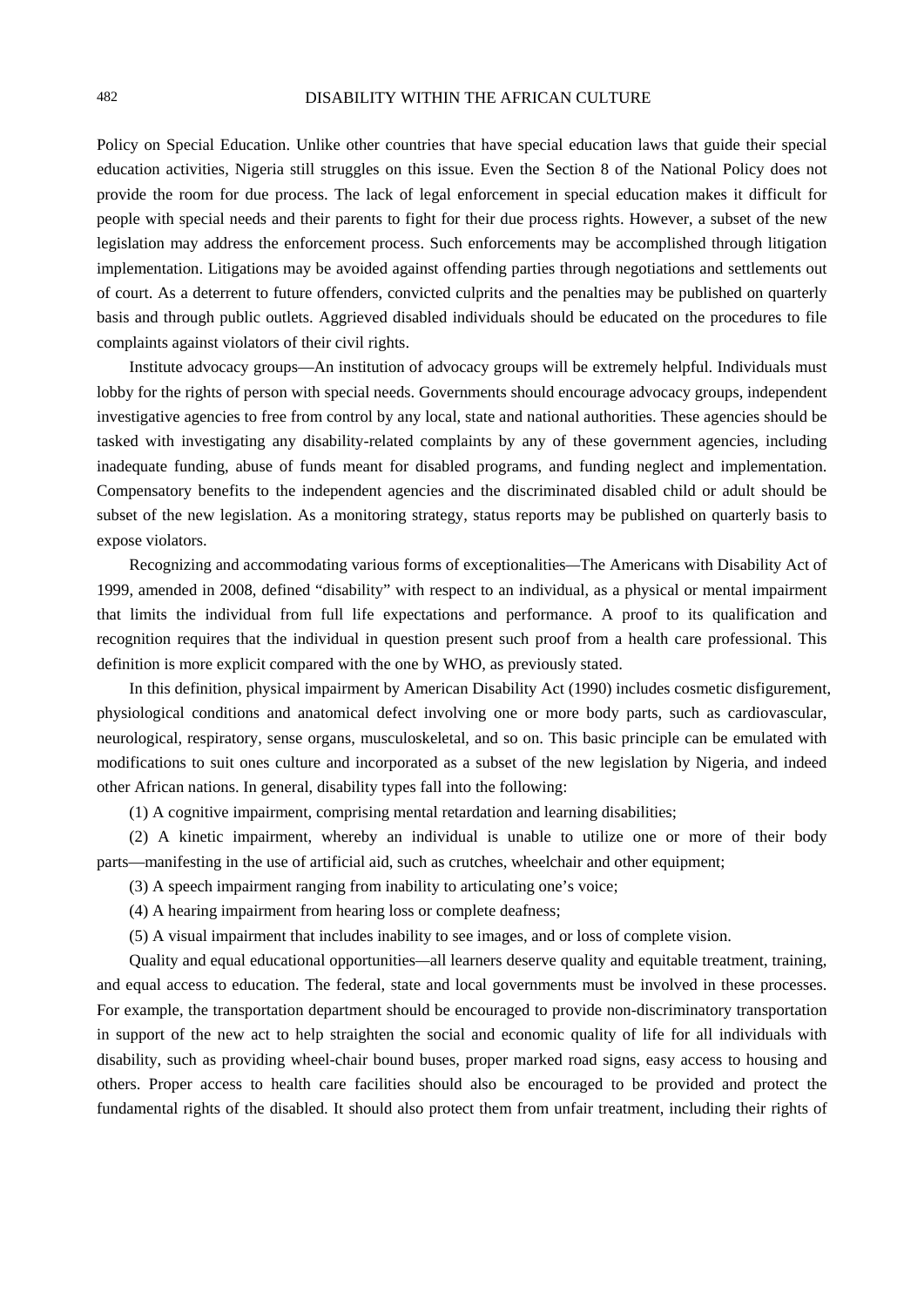privacy and information.

Lastly, as already stated, adequate funding and enforcement by the new act must be functional to make the program work. The court system should be readily available to deal with any abuse of the act, including embezzlement of funds.

#### **References**

- Abang, T. B. (1977). A descriptive analysis of current programs for the blind in Nigeria from 1953-1976 with a view towards determining future trends (p. 219) (Unpublished doctoral dissertation, The American University).
- Abang, T. B. (1992). Special education in Nigeria. *International Journal of Disability, Development and Education, 39*, 13-18.
- Abosi, O. C., & Ozoji, E. D. (1985). *Educating the blind: A descriptive approach*. Ibadan, Nigeria: Spectrum Book Ltd..
- Abosi, O. C., & Ozoji, E. D. (1990). A study of student-teachers' attitudes towards the blind. *Journal of Special Education and Rehabilitation, 2*, 23-33.
- Afolabi, I. (1990). *Societal perception and attitudes towards the deaf*. Oyo, Nigeria: Federal College of Special Education.
- Ajuwon, P. M. (2008). Inclusive education for students with disabilities in Nigeria: Benefits, challenges and policy implications. *International Journal of Special Education, 23*(3), 11-16.
- Akon, E. O. (1991). In-service teacher education in Nigeria: A case study. *Journal of Education for Teaching, 17*(2), 189-199.
- Banks, J., & Banks, M. (2001). *Multicultural education: Issues and perspectives*. New York: John Wiley & Sons.

Barth, F. (1989). The analysis of culture in complex societies. *Ethnos, 54*(3), 120-142.

- Braggs, W. A., & Maltby, G. P. (1993). Placement of exceptional students in Nigeria and the USA. Paper presented at *the International Association of Special Education Third Biennial Conference*, Vienna, Austria, July.
- Bourdieu, P. (1977). The economics of linguistic exchanges. *Social Science Information, 16*(6), 645-668.
- Bude, U. (1983). The adaptation concept in British colonial education. *Comparative Education, 19*, 341-355.
- DAM (Disability Awareness Missions). (1999). *Community based rehabilitation strategic plan.* New York: United Nations, Kenya.
- Drapkin, R. T. (2000). *Protecting the rights of the mentally disabled in administrating proceedings*. *39 Catholic Law,* 319.
- Eskay, M. (2009). *Cultural perceptions of special education administrators in Nigeria.* Lambert Academic Publishing, Koln: Germany.
- Fafunwa, A. B., & Aisiku, J. U. (1982). *Education in Africa—A comparative survey*. London, England: George Allen & Unwin. *Fashion and trends.* (2007). Retrieved March 29, 2007, from http://fashion-era.com/trends\_2007a/index.htm
- Gollnick, D., & Chinn, P. (1998). *Multicultural education in a pluralistic society*. New Jersey: Prentice-Hall, Inc..
- Goodenough, W. (1987). *Cooperation and change*. New York: Russell Sage Foundation.
- Ikpaya, B. (1990). Review of regular teachers attitudes towards gifted children*. Journal of Special Education and Rehabilitation*, *1*(11), 50-58.
- LaGuardia, D., & Guth, H. (2003). *American voices: Culture and community*. New York: McGraw-Hill Company.
- LeVine, R. A. (1984). *Properties of cultures: An ethnographic view*. New York: Cambridge University Press.
- Marten, S. (1990). Prejudice or ambivalence? Attitudes towards persons with disabilities. *Disability and Society, 5*(3), 227-241.
- Mehta, V. D. (1978). The challenges of special education in developing countries (A case illustration from India). In A. E. Fink, & M. A. Thomas (Eds.), Proceedings of *the First World Congress on Future Special Education* (pp. 52-57). Reston, V. A.: The Council for Exceptional Children.
- Mitch LaPlant, Jae Kennedy, & Laura Trupin. (1997). Income and program participation of people with work disabilities. *Disability Statistics Reports,* 9. Washington, D. C.: US Department of Education, National Institute on Disability and Rehabilitation Research.
- Mukuria, G., & Obiakor, F. E. (2004). Special education issues and African Diaspora. *Journal of International Special Needs Education, 7*, 12-17.

Murphy, R. (1990). *The body silent*. New York: Norton Press.

- Nwogu, P. O. (1988). *The provision of the national policy on special education in Nigeria Ibadan.* Nigeria: Fountain Books Ltd..
- Obani, T. C., & Doherty, J. (1984). A study of some factors affecting attitudes to teaching handicapped among Nigerian students. *International Journal of Education, 4*, 285-291.